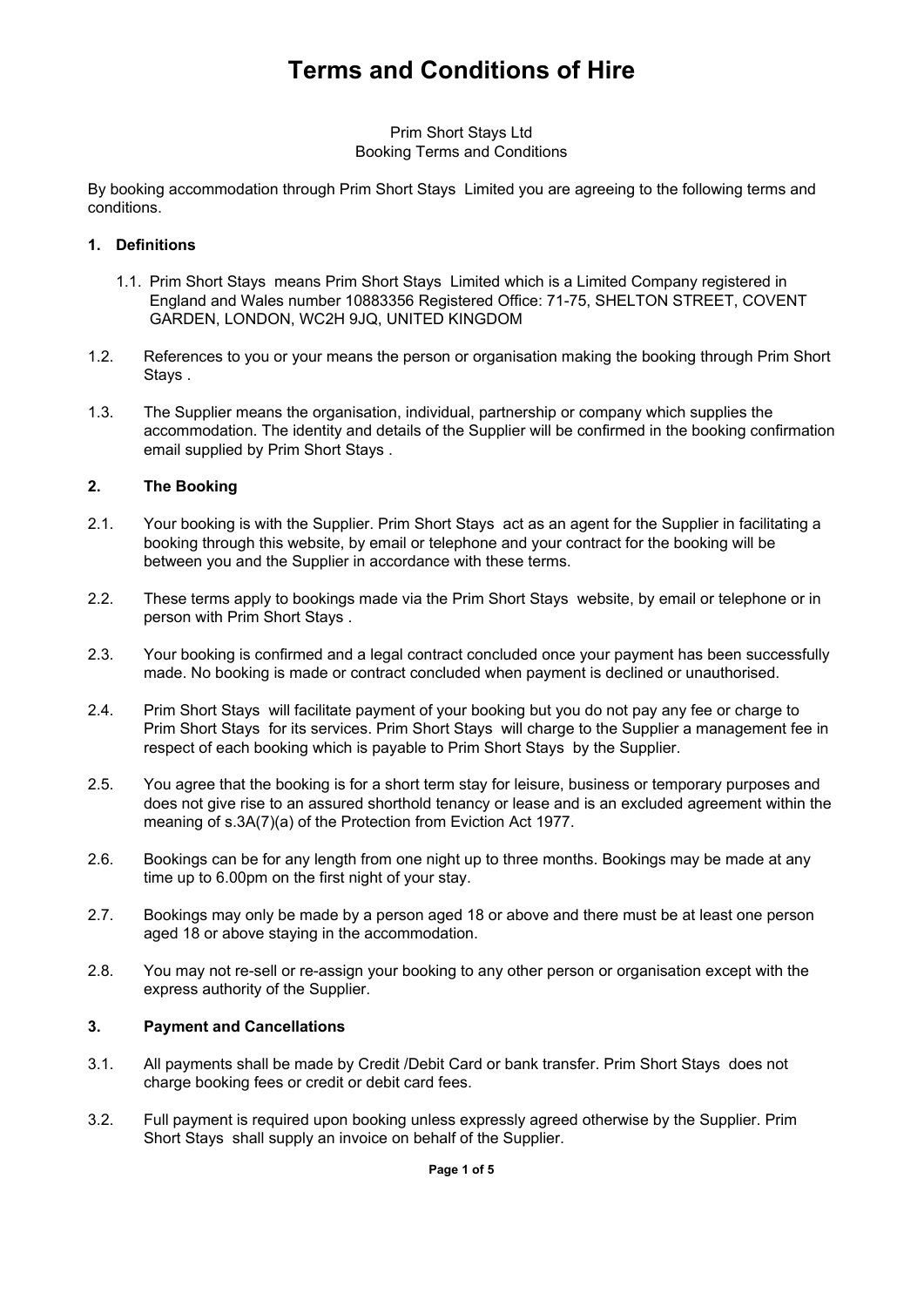- 3.3. The total price for your entire stay will be presented to you before you confirm your booking and make payment. Pricing is dynamic and therefore the price for the same or similar accommodation may vary over time after your booking is made. This does not confer upon Prim Short Stays or the Supplier any right to require additional payment where the price increases and does not confer any right on you to a discount if the price decreases.
- 3.4. The following cancellations provisions apply unless specified otherwise in the reservation information provided prior to booking.
- 3.5. Both Prim Short Stays (on behalf of the Supplier) and you may cancel the booking at any time up to 14 days prior to the first day of your booking in which case a full refund will be made to you.
- 3.6. If you cancel the booking within 14 days of the first day of your booking then the Supplier reserves the right to retain the full amount paid. Any refund will be at the Supplier's entire discretion unless it is able to book out the accommodation to other guests, in which case it shall make a refund to you of your booking cost, less any difference in price where the replacement booking was off a lesser value.
- 3.7. The Supplier reserves the right to cancel bookings within 14 days of the first day of the reservation where it is necessary due to reasons outside of the Supplier's reasonable control or in the event of an overbooking due to delays or errors within the booking system. In the event of such cancellation you will receive a full refund.

## **4. Your stay**

- 4.1. Check-in time and check-out time shall be detailed in the reservation information unless expressly agreed by the Supplier otherwise. The Supplier may request an additional payment for early check-in or later check-out. Information on the check-in and check-out procedure and access to the accommodation will be provided separately.
- 4.2. Your booking is for serviced accommodation rather than a hotel or guest house service (unless expressly specified otherwise). The Supplier does not provide meals or newspapers.
- 4.3. Included in your room/apartment will be linen and towels, shower gel and shampoo. A cleaning service is provided and further information is available on request.
- 4.4. Your accommodation will also include a supply of coffee and tea.
- 4.5. You are responsible for the conduct of all persons staying within the accommodation and shall ensure that they comply with these terms and conditions. In particular you and your guests must not:
	- 4.5.1. Smoke in the premises. All rooms and common spaces in our accommodation is strictly non-smoking – you and other guests may only smoke outside of the premises.
	- 4.5.2. Bring any pets into the premises, with the exception of assistance dogs or unless expressly agreed by the Supplier;
	- 4.5.3. Bring any potentially dangerous or hazardous materials or equipment onto the premises;
	- 4.5.4. Tamper with any fire alarms or emergency equipment;
	- 4.5.5. Remove, damage or destroy any Supplier property;
	- 4.5.6. Use any technology provided by the Supplier to download or access any unlawful or obscene material;
	- 4.5.7. Cause unreasonable disturbance to our other guests or any member of the Supplier's staff;
	- 4.5.8. Make excessive noise particularly after 11pm especially from TV's and other electronic devices;
	- 4.5.9. Fail to return your room keys/fobs/cards at the end of your stay as, in the interests of security, the Supplier may have to replace the corresponding locks.

#### **5. Damage, theft and costs**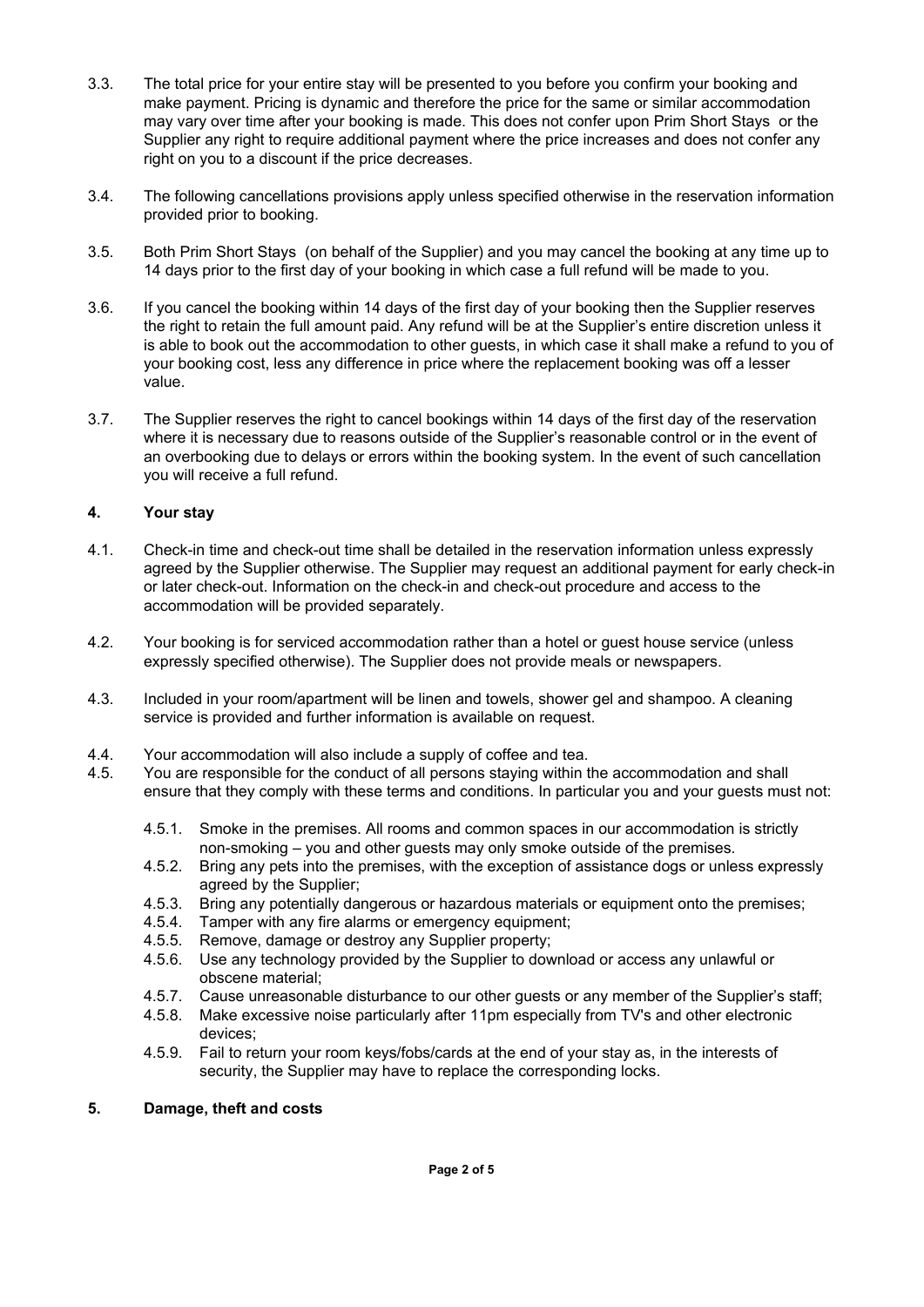- 5.1. Prim Short Stays reserves the right, on behalf of the Supplier, to charge to the credit/debit card used for payment or any other card used to provide security in respect of:
	- 5.1.1 The cost of replacing or repairing any property of the Supplier including furniture, upholstery, fittings, appliances or other fixtures and items which are damaged during your stay;
	- 5.1.2 The cost of replacing any items of property which are stolen from the accommodation during your stay
	- 5.1.3 Any breach of the Supplier's non-smoking policy. A standard charge of £200 will be charged to your card where the Supplier finds evidence of smoking within the accommodation to cover cleaning costs but the Supplier reserves the right to charge additional amounts to cover any damage caused by smoking
- 5.2. Such costs may be charged on check-out but Prim Short Stays reserves the right, on the behalf of the Supplier, to apply such charges to your card at a later date where necessary.
- 5.3. Where we or the Supplier are unable for any reason to apply such a charge against your credit/debit card then an invoice will be sent to you and which you agree to pay within 14 days of receipt.
- 5.4. Prim Short Stays or the Supplier will provide a receipt including a break-down of costs for all additional charges made to your credit or debit card.

## **6. Privacy, Data Protection and Credit/Debit Card Security**

- 6.1. Prim Short Stays processes information about you that you provide when making a reservation in accordance with our **privacy policy**. By providing this information you consent (on your behalf and on behalf of each member of your group) to such processing and you warrant that all information provided by you is accurate.
- 6.2. You should note that Suppliers are required by law to maintain a register of all guests' names and nationality (to be taken on arrival) and to keep such details on file for at least 12 months from the date of arrival. In addition, for guests who are not of British, Irish or Commonwealth nationalities Suppliers are required to take details of your passport or other travel documentation and the address of your next destination.
- 6.3. For full details on how we collect, use and store personal data including the use of cookies please see our full **privacy policy.**
- 6.4. We use a secure third party service to process card payments [\(www.stripe.com/gb\)](http://www.stripe.com/gb). This service is PCI-DSS compliant and allows us to make charges to your credit and debit card in accordance with these terms. We do not make or store any copy of your card details in our own systems or elsewhere. You can read the privacy policy of the third party provider here: [www.stripe.com/gb/privacy.](http://www.stripe.com/gb/privacy)

#### **7. Enquiries**

7.1. Prim Short Stays will seek to respond to or resolve any reasonable enquiry you may direct to it in relation to your booking, however Prim Short Stays shall not be liable for any delay in or failure to respond to or resolve an enquiry raised directly with itself. If in doubt you should contact the Supplier directly using the details provided in the booking confirmation.

## **8. Complaints**

- 8.1. Prim Short Stays and the Supplier want to ensure that you have an enjoyable stay.
- 8.2. If you have a problem during your stay please talk to any member of the Supplier's staff who will be able to help you.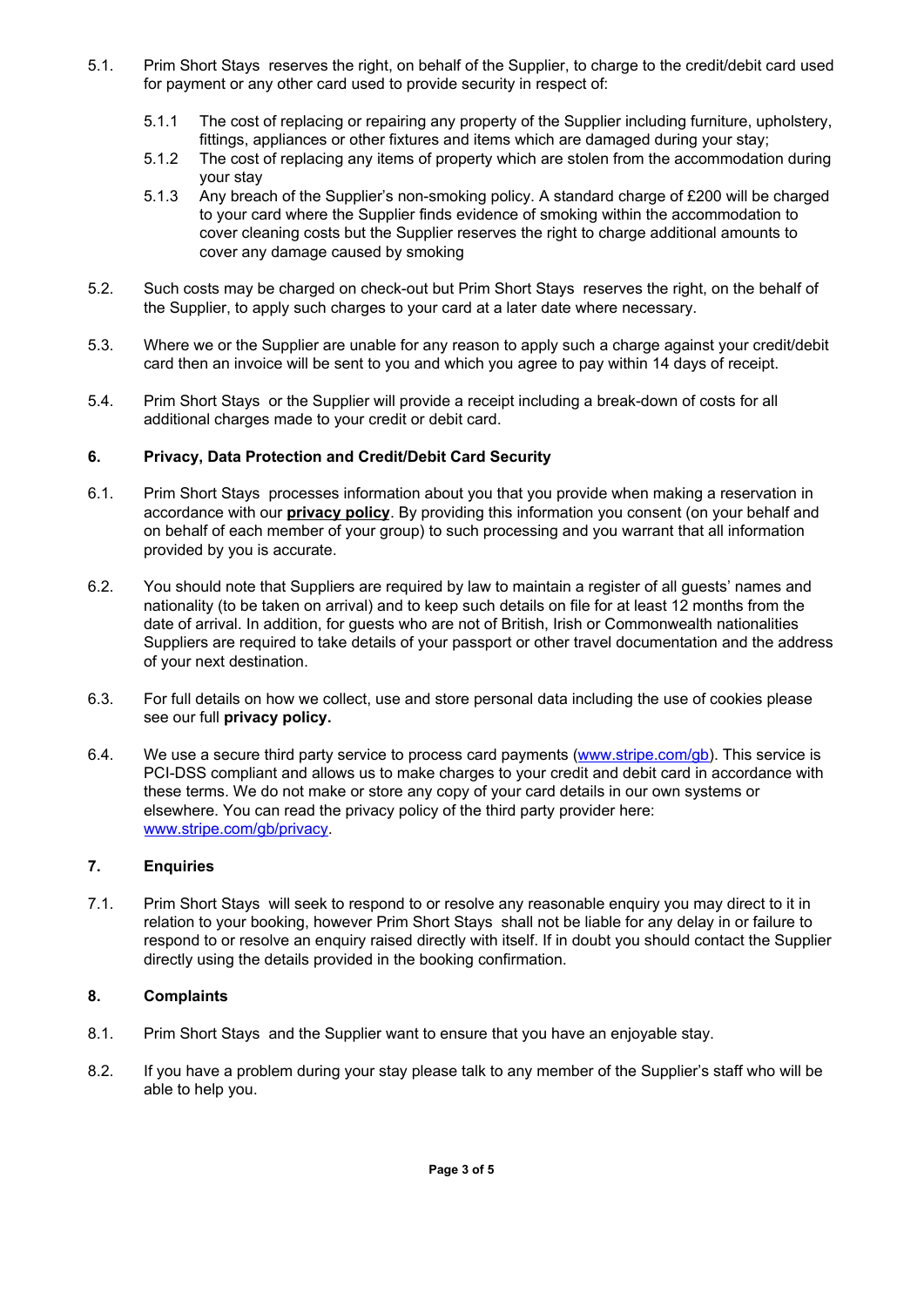- 8.3. If the Supplier is unable to informally resolve any complaint you have at the time of your stay then you may submit a formal complaint in accordance with this procedure. Formal complaints should be submitted in writing to the Supplier email or postal address provided in the reservation information and booking confirmation. Please provide as much information as possible in order that the Supplier may properly investigate your complaint.
- 8.4. If you wish to make a complaint about Prim Short Stays 's services (i.e. in relation to the booking process only) then this should be submitted to the email or postal address below:
- 8.5. Your complaint will be dealt with by an appointed member of the Prim Short Stays management team. Prim Short Stays aims to respond to formal complaints within 2 working days but if this will not possible Prim Short Stays will notify you of this and of when it expects to respond. Prim Short Stays will set out the outcome to your complaint in writing.

## **Email address: team@primshortstays.com**

**Postal address:** 71-75, SHELTON STREET, COVENT GARDEN, LONDON, WC2H 9JQ

8.6. Prim Short Stays reserves the right to reject without further investigation any vexatious complaint or complaint made in bad faith.

## **9. Limitation of Liability**

- 9.1. As an agent Prim Short Stays holds no liability to you in relation to your booking or stay at and use of the accommodation. Such liability lies with the Supplier in accordance with the following terms of this clause.
- 9.2. Prim Short Stays endeavours to ensure that all information provided prior to, during and after your booking has been made is accurate but shall not be responsible for any incorrect or missing information regarding the accommodation or booking.
- 9.3. The liability of the Supplier to you under these terms and conditions shall be limited to the total value of your booking (unless the Hotel [Proprietor's](http://www.legislation.gov.uk/ukpga/Eliz2/4-5/62/contents) Act 1956 applies, in which case the Supplier's liability will be limited to the maximum prescribed under that Act) except where such loss is caused by the Supplier's negligence, in which case it shall be limited to any direct and reasonably foreseeable loss suffered by you.
- 9.4. The Supplier shall not be liable in any circumstances to you for any consequential or indirect loss including loss of profit, data, management time, reputation or goodwill.
- 9.5. The Supplier shall not be liable for any damages or loss caused by conditions or events beyond its control including, but not limited to:
	- 9.5.1. Strike, lockout or other labour dispute affecting the employees of the Supplier;
	- 9.5.2. Acts of God;
	- 9.5.3. Natural disasters;
	- 9.5.4. Acts of war or terrorism;
	- 9.5.5. Act or omission of government, highway authorities or telecommunications carrier, operator or administrator;
	- 9.5.6. Delay in manufacture, production or supply by third parties of equipment or services required for the performance of the Services or production and supply of the Goods;